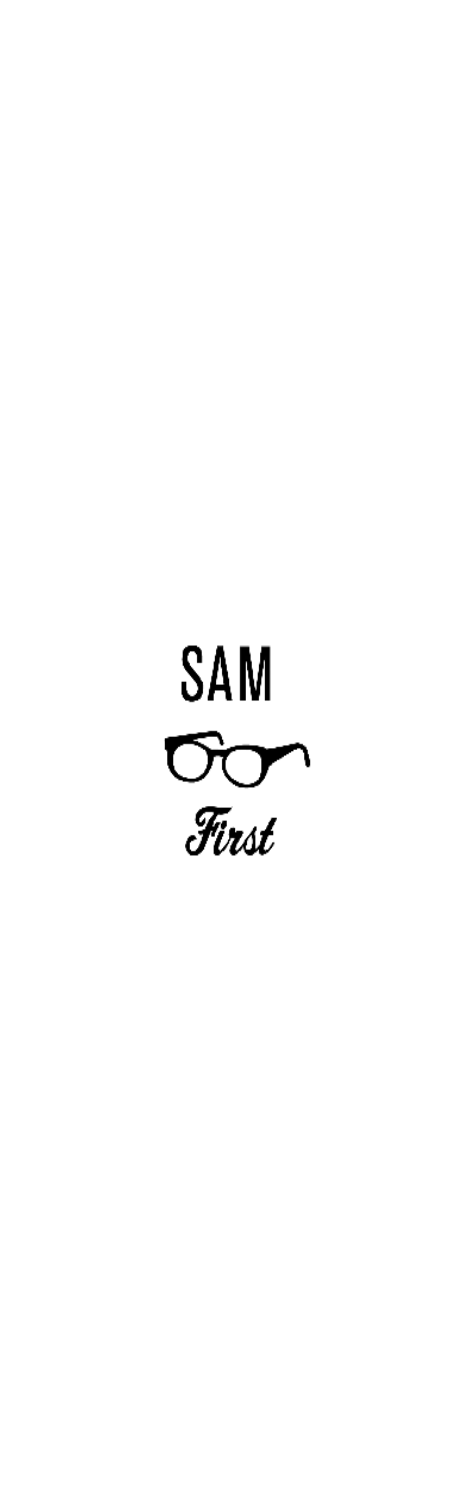

#### HOUSE \$14

Squirell Hill Vodka, cucumber, cane syrup and mint with Sparkling Water

Thread & Needle Mezcal, Aperol, Passionfruit, Pinneapple, Lime

> Violette for Your Furs Violette Liqueur, Sparkling Wine

Green Beast Pernod Absinthe, lime juice, cucumber, ginger beer \$ 15

Fizzy Notes Gin, Elderflower Liqueur, Lemon, Grapefruit Radler

> CLASSICS \$14

Manhattan Rye whiskey, Carpano Antica and bitters

> Old Fashioned Bourbon, bitters and cane syrup

Negroni Gin, Campari and sweet vermouth

Aperol Spritz Aperol, sparkling wine with orange bitters

> REFRESHMENTS \$6

Assorted San Pellegrino Pomegranate, Blood orange, Tangerine

coke, diet coke, sprite, ginger ale, cranberry, pineapple juice, sparkling water

Roast drip Coffee, Tea: Chamomile, Peppermint, Assam Black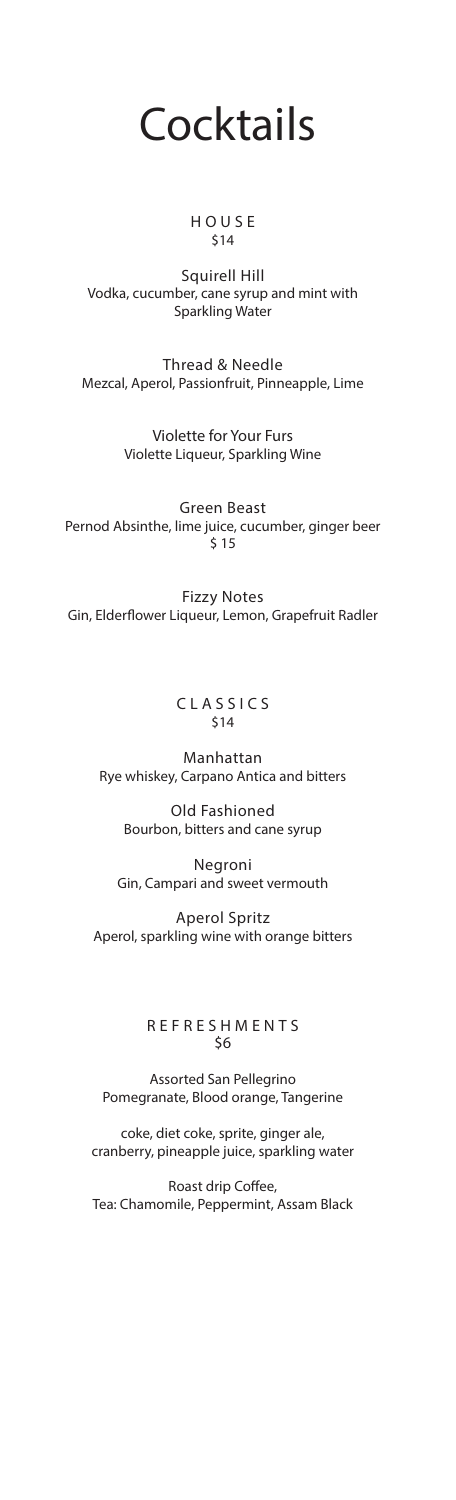Beer

#### DRAFT \$12

Scrimshaw Pilsner North Coast Brewery 4.5%, Fort Bragg, CA

Seafarer Kolsch Three Weavers Brewing Co. 4.8%, Inglewood, CA

From LA Wit Love Belgian Style Wheat Beer, Smog City Brewery 4.8%, Los Angles, Torrance, CA

> Made West Hazy IPA New Ingland Style IPA 7%, Ventura, CA

Mayberry IPA El Segundo Brewery 7%, Los Angeles, CA

Brother Thelonious Belgian Abbey Ale North Coast Brewing Co. 9.4%, Fort Bragg, CA

BOTTLES & CANS

Bitburger NA, Germany \$8

Stiegl Grapefruit Radler 2.5%, Austria \$8

Anchor Steam Lager 4.9%, San Francisco, CA \$8

Organic Cider Samuel Smith's Old Brewery 5%, North Yorkshire, England \$9

La Fin du Monde Tripel Unibroue 9%, Chambly Canada. \$12

Icelandic Toasted Porter 6%, Einstock Brewery, Iceland \$12

Chimay Grand Reserve Blue 9%, Belgium \$12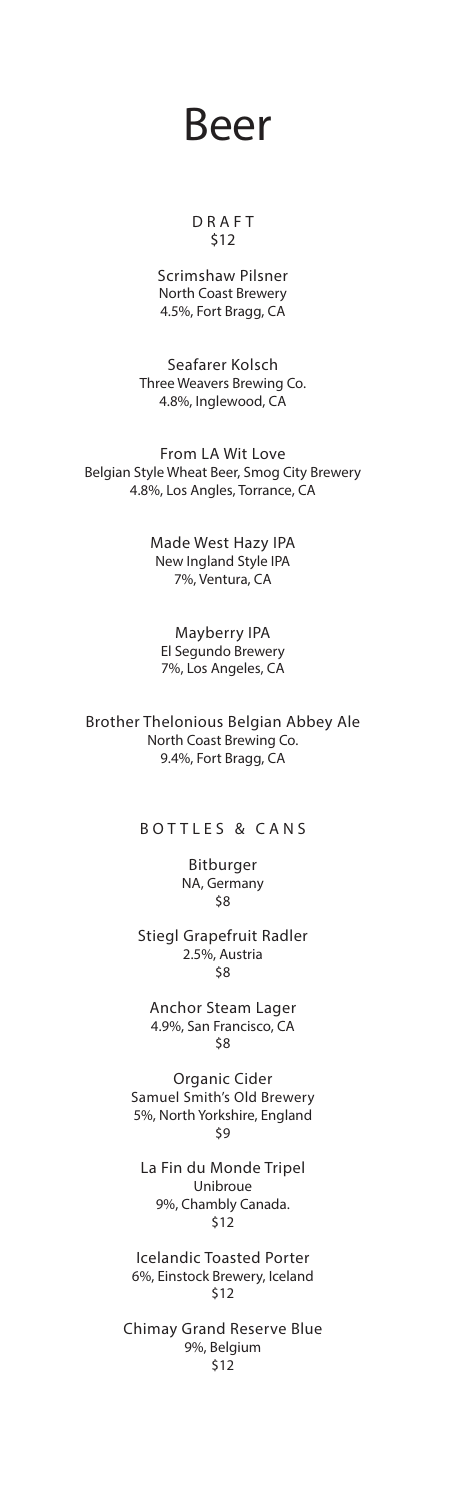### Wine

#### SPARKLING

La Perle de Ma Mere Cremant Burgundy, FR \$16 / \$65

Landron Chartier 'Naturlich Pet Nat Rose 2020 Loire Valley, FR \$15 / \$52

Recaredo Terrers Brut Nature Gran Reserva 2010 Penades, Spain \$74

> Champagne Lanson Black Label Brut, France \$110

ORANGE + ROSE

Red Car Rose 2020 Sonoma, CA \$13 / \$44

Shokrian Rose 2017 Central Coast, CA \$43

Ferlat Silvano 'PG Rosa' 2020 Friuli Venezila Guilia, IT \$15 / \$52

#### **WHITE**

Chardonnay 2019 Lola, Sonoma Coast, CA \$14 / \$40

Chardonnay Courtault Michelet Petit Chablis 2020 Burgundy, France. \$16 / \$50

Dragonette Cellars Sauvignon Blanc 2019 Santa Barbara, CA \$15 / \$48

> Aba de Trasumia Albarino 2019 Galicia, Spain \$14 / \$40

Domaine Jean Collet & Fils Chablis 2014 Burgundy, FR \$44

Salomon Indhof 'Wachtberg' Gruner Velitliner 2016 Kremstal, AU \$ 62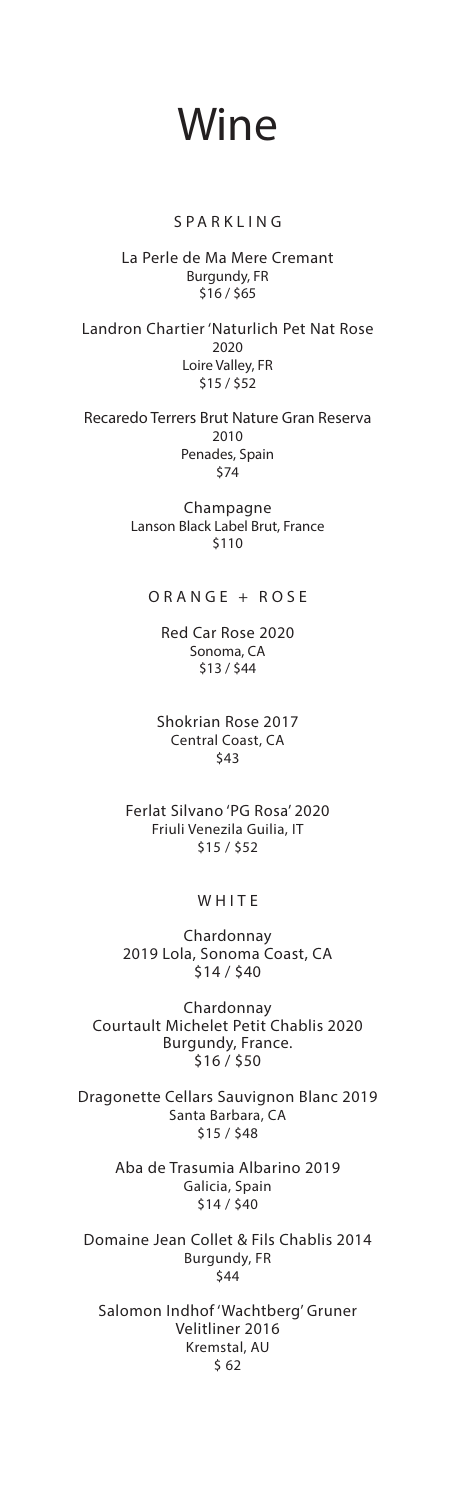Wine

#### RED

Chateu Chavrignac Rouge 2019 Bordeaux, FR \$14 / \$48

Malbec 2017 Cinco Sentidos RSV, Mendoza, Argentina \$13 / \$43

Dragonette Cellars Pinot Noir 2019 Sta. Rita Hills, CA \$18 / \$68

Abbondanza Montepulciano d'Abruzzo 2019 Abruzzo, IT \$12 / \$58 (1L)

Cabernet Sauvignon 2013 Cobblestone Atlas Peak, Napa Valley, CA \$16 / \$57

Daomaine Chardigny A La Folie Rouge 2016 Beaujolais, FR \$63

Syrah 2014 Gregory Graham, Lake County, CA \$14 / \$44

Pinot Noir 2015 Husch Vineyards, Anderson Valley, CA \$66

Irene Syrah / Mourvedre Blend 2016 El Dorado, CA \$60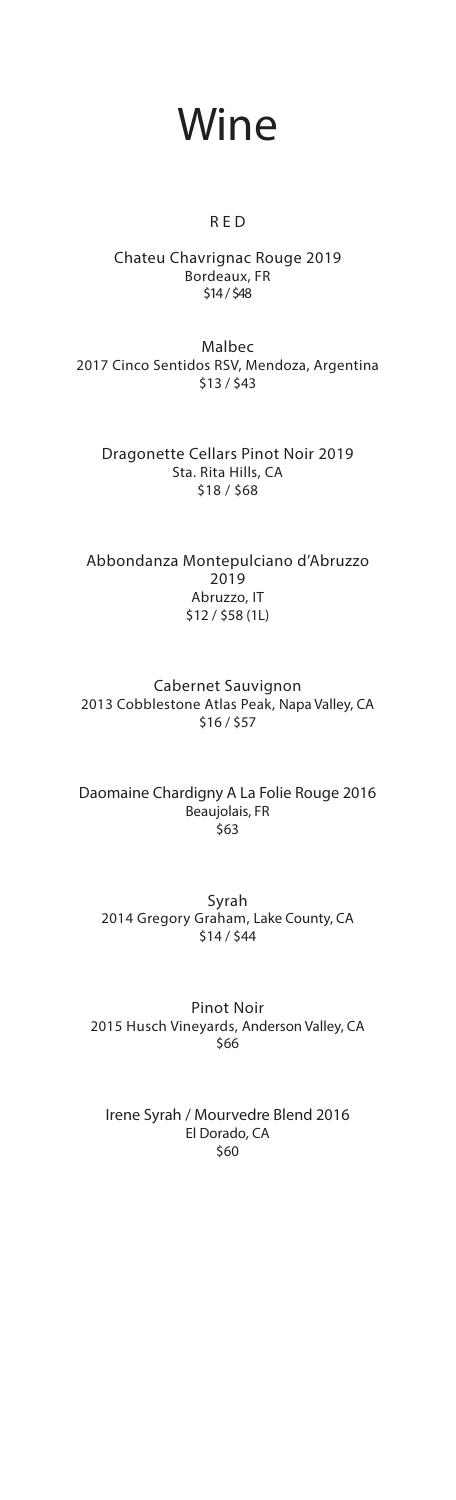#### GIN

| \$12 |
|------|
| \$12 |
| \$12 |
| \$13 |
| \$14 |
| \$14 |
| \$14 |
| \$14 |
| \$14 |
| \$15 |
| \$22 |
|      |

#### VODKA

| Absolute Elyx    | \$12 |
|------------------|------|
| <b>Black Cow</b> | \$13 |
| Chopin           | \$13 |
| Ketel One        | \$12 |
| Tito's           | \$12 |
| Volstead         | \$13 |
| Grey Goose       | \$13 |

#### RUM

| Barbancourt Rhum 8yr          | \$12 |
|-------------------------------|------|
| Plantation 3 Star             | \$12 |
| Plantation Overproof          | \$12 |
| <b>Plantation Pineapple</b>   | \$12 |
| Rhum Clement Canne Coconut    | \$12 |
| Smith And Cross Rum 114 proof | \$12 |
| Ron Zacapa                    | \$12 |
| Rhum Clement Canne Bleue      | \$13 |
| Diplomatico Mantuano          | \$16 |
| Rhum J.M V.S.O.P.             | \$17 |
| El Dorado 15yr                | \$21 |
|                               |      |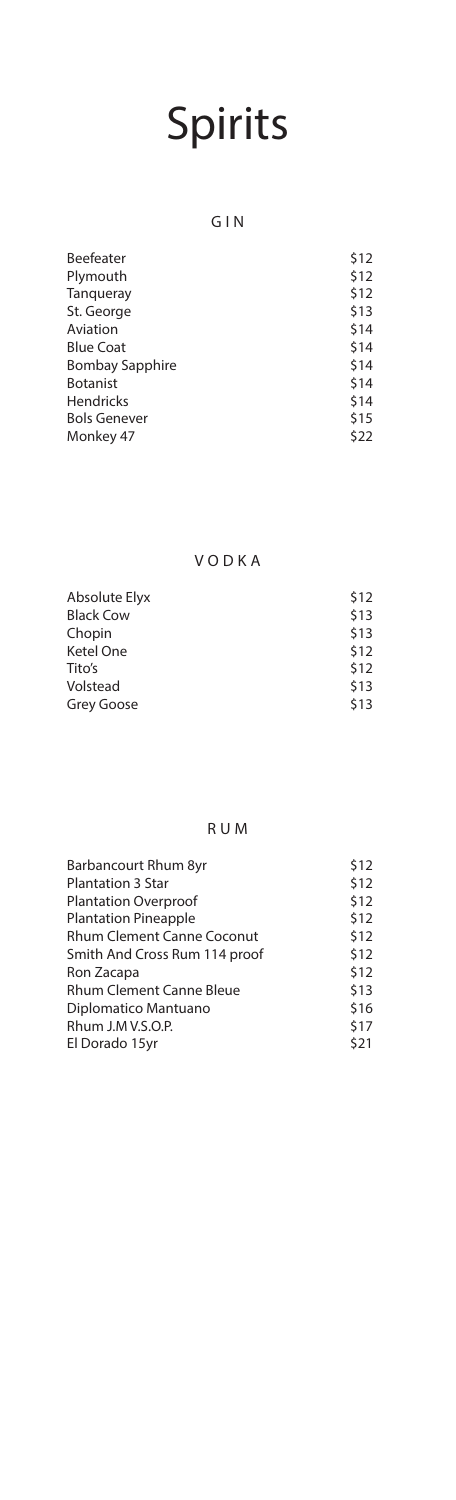#### TEQUILA

| Casamigos Blanco                | \$14 |
|---------------------------------|------|
| Fortaleza Blanco                | \$16 |
| Arte Nom 1579 Blanco            | \$17 |
| Siembra Valles Blanco           | \$17 |
| Casamigos Reposado              | \$18 |
| Ocho Blanco                     | \$18 |
| Fortaleza Reposado              | \$19 |
| Maestro Dobel Diamond           | \$19 |
| Siete Leguas Anejo              | \$19 |
| Ocho Reposado                   | \$20 |
| Milagro Single Bar Reposado     | \$22 |
| Ocho Anejo                      | \$24 |
| Fortaleza Anejo                 | \$28 |
| Clase Azul Reposado             | \$38 |
| Siembra Valles Ancestral Blanco | \$39 |
| Don Julio 1942                  | \$53 |
| Don Artes                       | \$60 |
|                                 |      |

#### **MEZCAL**

| Mal Bien Espadin       | \$13 |
|------------------------|------|
| <b>Bozal Tobasiche</b> | \$15 |
| Espadin Cuishe         | \$15 |
| Xicaru 102             | \$15 |
| Madre Mezcal           | \$17 |
| Mezcal Vago Espadin    | \$19 |
| Mezcal Vago Elote      | \$20 |
| Del Maguey Chichicapa  | \$25 |
| Don Armado             | \$34 |
| Del Maguey Tobala      | \$41 |
| Mezonte Jalisco        | \$45 |
|                        |      |
|                        |      |

Mezcal flight  $$23$ Madre Mezcal, Bozal Tobasiche, Xicaru 102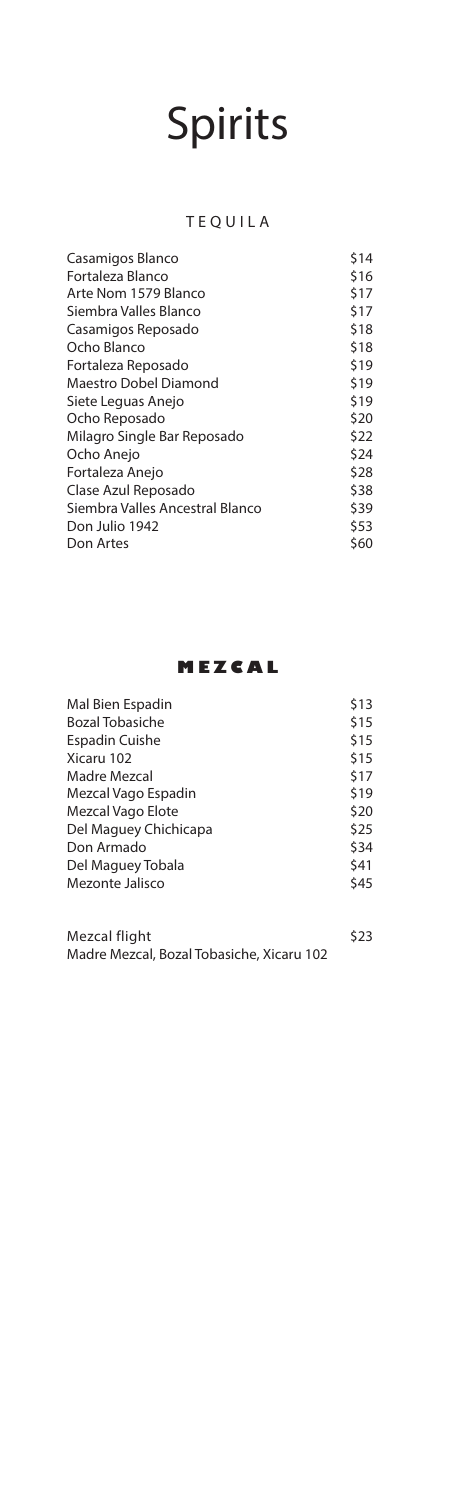#### WHISKEY

| <b>Buffalo Trace</b>                     | \$12 |
|------------------------------------------|------|
| Eagle Rare 10yr                          | \$12 |
| Elijah Craig                             | \$12 |
| George Dickel 8yr                        | \$12 |
| Highwest Double Rye                      | \$12 |
| Larceny Bourbon                          | \$12 |
| <b>Makers Mark</b>                       | \$12 |
| Pikesville                               | \$12 |
| Sazerac Rye                              | \$12 |
| <b>Templeton Rye</b>                     | \$12 |
| <b>Bulliet Bourbon</b>                   | \$13 |
| Few Bourbon                              | \$13 |
| Knob Creek                               | \$13 |
| Few Bourbon                              | \$14 |
| E.H. Taylor Small Batch Kentucky Bourbon | \$14 |
| <b>Basil Hayden</b>                      | \$16 |
| <b>Willet Pot Still Reserve</b>          | \$16 |
| Angel's Envy                             | \$17 |
| <b>Michters Rye</b>                      | \$17 |
| Blanton's                                | \$19 |
| <b>Bookers</b>                           | \$19 |
| Hudson Baby Bourbon                      | \$19 |
| <b>Uncle Nearest</b>                     | \$20 |
| <b>Willet Bourbon</b>                    | \$22 |
| Jack Daniels Single Barrel               | \$22 |
| Thomas Handy                             | \$24 |
| <b>Willet Rye</b>                        | \$24 |
| <b>Widow Jane</b>                        | \$25 |
| Whistle Pig 10yr                         | \$32 |
| Whistle Pig Old World 12yr               | \$32 |
| Old Fitzgerald 11yr                      | \$33 |
| Old Fitzgerald 15yr                      | \$45 |
|                                          |      |

#### WORLD WHISKEY

| Jameson                               | \$12 |
|---------------------------------------|------|
| Suntory Toki                          | \$13 |
| Akashi Grain Malt                     | \$14 |
| Iwai Mars                             | \$15 |
| Red Breast 12yr                       | \$20 |
| Kaiyo Mizuzara                        | \$22 |
| Nikka Coffey                          | \$22 |
| Hibiki Harmony                        | \$23 |
| Whiskey flight                        | \$23 |
| Templeton Rye, Eagle Rare 10yr, Kaiyo |      |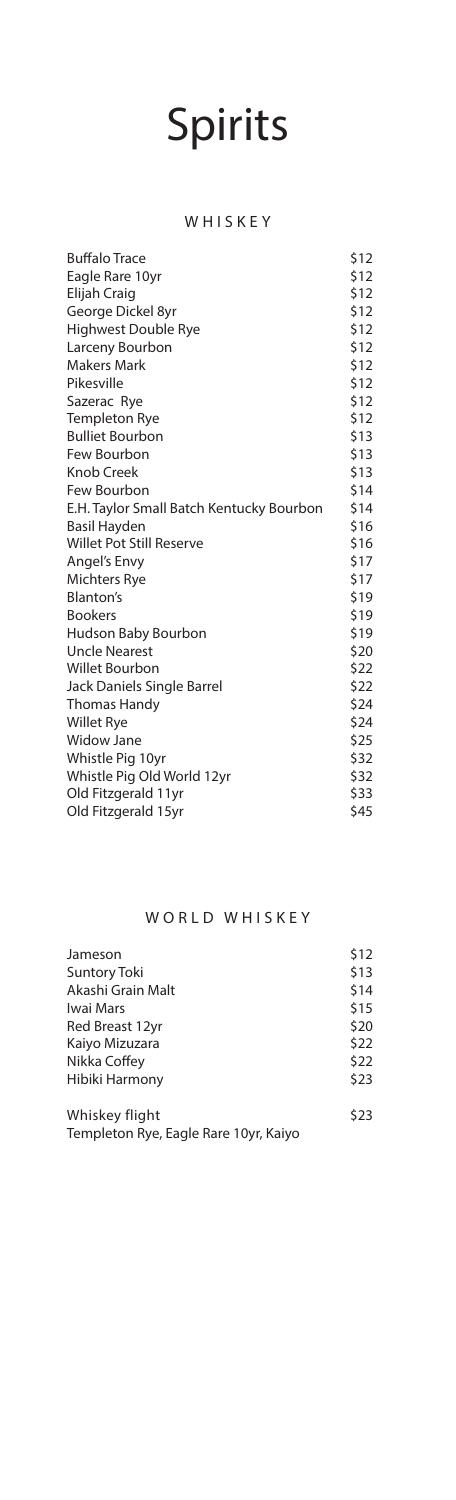#### SCOTCH

| Glenlivet 12yr               | \$13 |
|------------------------------|------|
| Johnnie Walker Black         | \$13 |
| Glenmorangie 10yr            | \$14 |
| Glenfiddich 12yr             | \$15 |
| Highland Park 12yr           | \$18 |
| Laphroaig 10yr               | \$19 |
| Chivas 18yr                  | \$25 |
| Caol Ila                     | \$26 |
| Cadenhead 17yr               | \$27 |
| Macallan 12yr                | \$27 |
| Balvenie 14yr                | \$28 |
| Dalwhinnie 15yr              | \$28 |
| Glenmorangie Nectar Dor 12yr | \$28 |
| <b>Bruichladdich</b>         | \$29 |
| Johnnie Walker Platinum 18yr | \$30 |
| Oban 14yr                    | \$30 |
| Lagavulin 16yr               | \$33 |
| Highland Park 18yr           | \$47 |
| Macallan 18yr                | \$60 |
| Johnnie Walker Blue          | \$60 |

#### BRANDY

| Bassano Grapa                        | \$12 |
|--------------------------------------|------|
| <b>Encanto Pisco</b>                 | \$12 |
| Lairds Applejack                     | \$12 |
| Pierre Ferrand                       | \$12 |
| Hennessey VS                         | \$15 |
| Cognac Park VSOP                     | \$16 |
| Chateau Du Tariquet Blanche Armagnac | \$17 |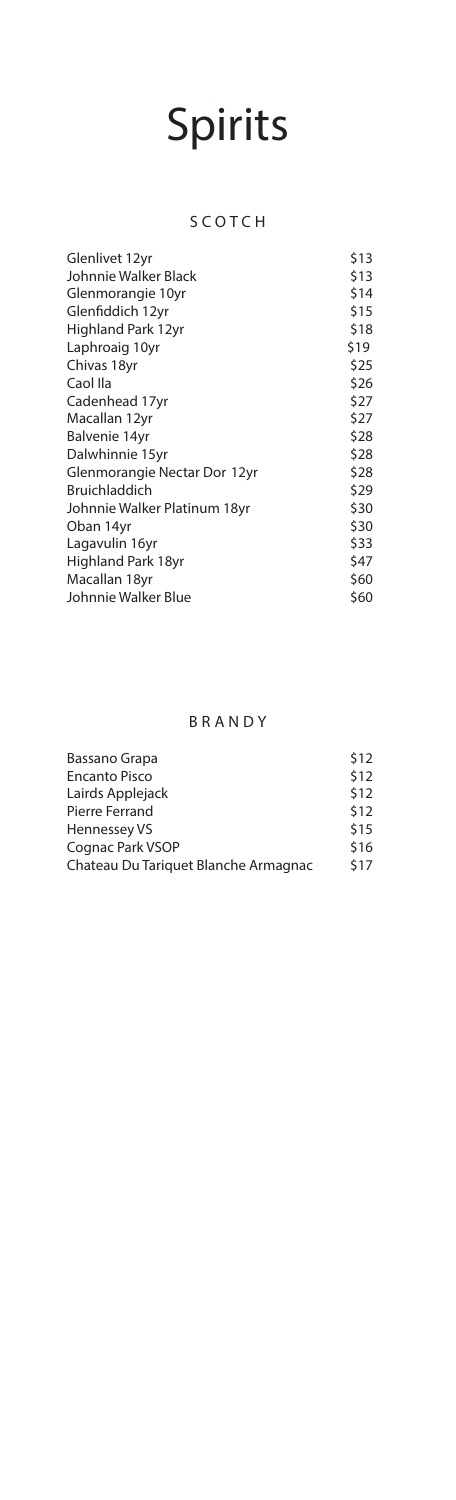#### OTHER SPIRITS

| \$12 |
|------|
| \$12 |
| \$12 |
| \$12 |
| \$12 |
| \$15 |
| \$18 |
|      |

#### DIGESTIFS

| Amaro Cynar 70                 | \$12 |
|--------------------------------|------|
| Amaro Sfumato Rabarbaro        | \$12 |
| Amaro Sibilia                  | \$12 |
| Amaro Sibonna                  | \$12 |
| Bailey's                       | \$12 |
| Benedictine D.O.M.             | \$12 |
| Carpano Antica                 | \$12 |
| Fernet Branca                  | \$12 |
| Nardini Grappa Bassano         | \$12 |
| <b>Ricard Pastis</b>           | \$12 |
| Galliano L'Autentico Liqueur   | \$13 |
| Amaro Montenegro               | \$14 |
| Amaro Nonino                   | \$17 |
| Amaro Nonino Chardonnay Grappa | \$22 |
|                                |      |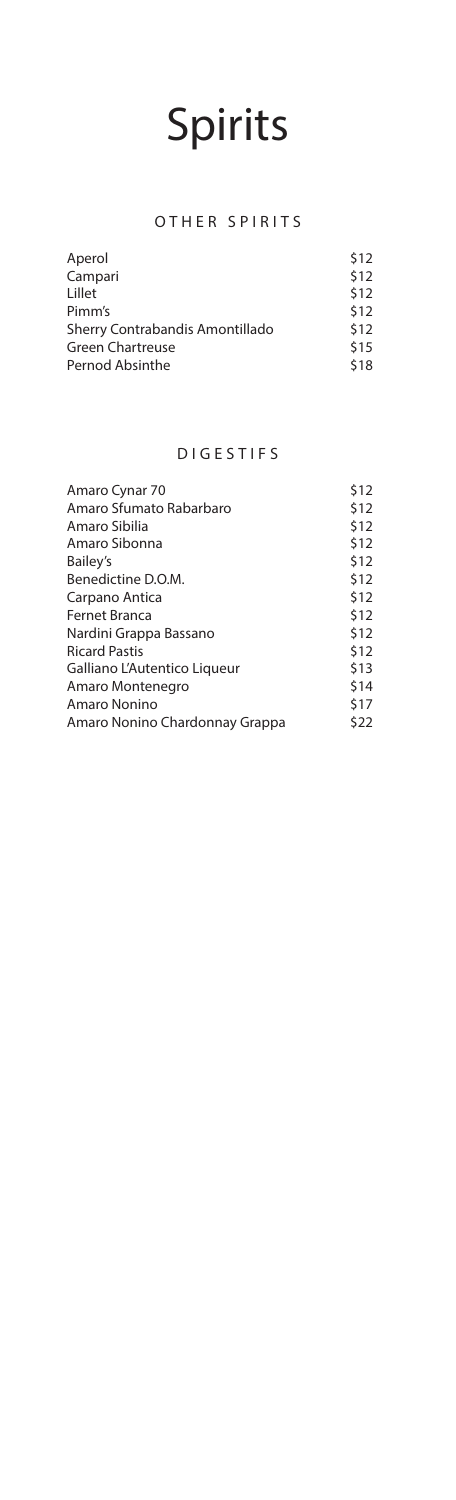### Bar Snacks

House Nuts almonds, cashews, wasabi peas \$7

Country Olives kalamata, green, greek black, donkey olives \$9

Hummus Plate hummus, sea salt, extra virgin olive oil, dry herbs, warm pita bread \$12

Cheese Board Brie, Manchego and Gouda, nuts and crackers \$17

Charcuterie & Cheese Board Prosciutto, Salami, Pepperoni, Brie, Gouda and Manchego with nuts and crackers \$25

Salmon Bruschetta creme fraiche, salmon, capers and dill \$22

Crisis Genre potato based salad, squared carrots, peas and mayonneise  $517$